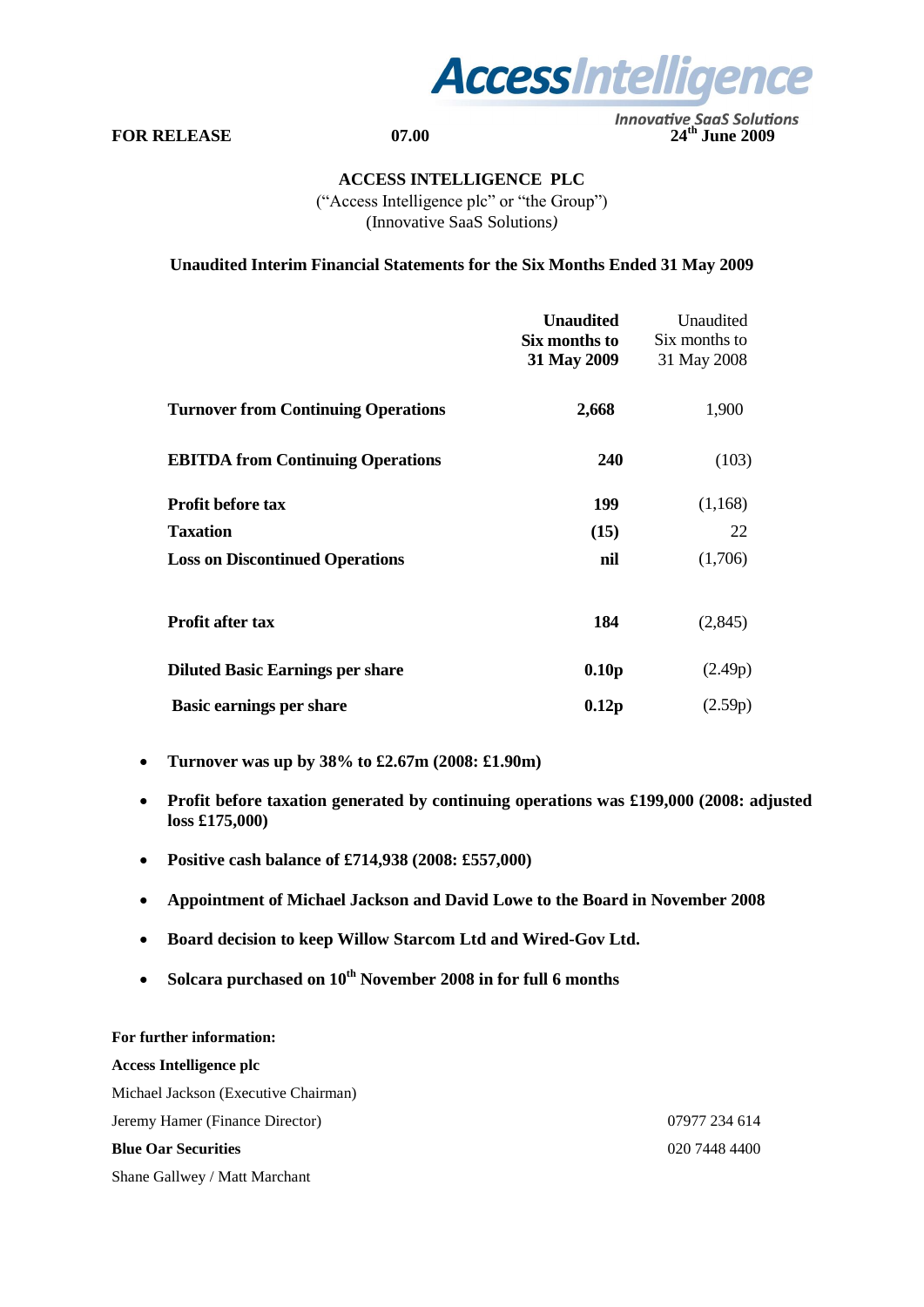

## **ACCESS INTELLIGENCE PLC**

("Access Intelligence" or "the Group") (Innovative SaaS Solutions*)* 

## **INTERIM FINANCIAL RESULTS FOR THE 6 MONTHS ENDED 31 MAY 2009**

## **Chairman's Statement**

I am pleased to announce our results for the 6 months ended 31 May 2009. Since Elderstreet VCT, David Lowe and I invested in October 2008 considerable progress has been made both strategically and financially. All subsidiaries were making monthly profits by the end of the half year with Group performance for the second quarter well ahead of the first quarter.

## **Results**

Group turnover was up by 38% to £2,667,784 (2008: £1,900,000). Group sales without Solcara were £2,036,146 (2008: £1,900,000) up 7%. The Group's profit before taxation was £198,774 with Solcara and £134,775 excluding Solcara. This compares to an adjusted loss of £175,000 in 2008. The basic earnings per share is 0.12p (2008: loss 2.59p). The Group is not proposing to pay a dividend. The Group had net cash at the end of the period of £714,938 (2008: £557,000).

## **Strategy**

In last year"s interim report the Group announced that it was intending to sell all its non-software as a service (SaaS) businesses including Willow Starcom, Wired-Gov and The Marketing Guild. Despite considerable interest and after the completion of extensive due diligence, only the sale of The Marketing Guild was completed. The new Board has decided not to sell Willow Starcom and Wired-Gov.

The Board intends to develop Access Intelligence further, with an emphasis on recurring revenues. Our product portfolio offers a strong bedrock on which to build a dynamic and competitive Softwareas-a-Service proposition, providing us with growing revenues and increasing visibility.

Future acquisitions will be targeted to complement our three key divisions: -

- Compliance (MS2M)
- Procurement and Contract Management (Due North)
- Media Relations and PR (Solcara / Wired-Gov)

Alongside this we have decided to develop Willow Starcom, our support services business. Whilst is does not fit into one of our 3 targeted growth areas, Willow Starcom is demonstrating considerable underlying growth, and it adds to our critical mass and has strong recurring revenues and cash flows.

We are seeing a good flow of potential deals and plan for acquisitions to remain at the heart of this buy and build strategy. Whilst some of these acquisitions maybe relatively small, with a clear focus on their market positioning we should quickly build critical mass in some very interesting niche markets, delivering subscription based services with strong recurring revenues.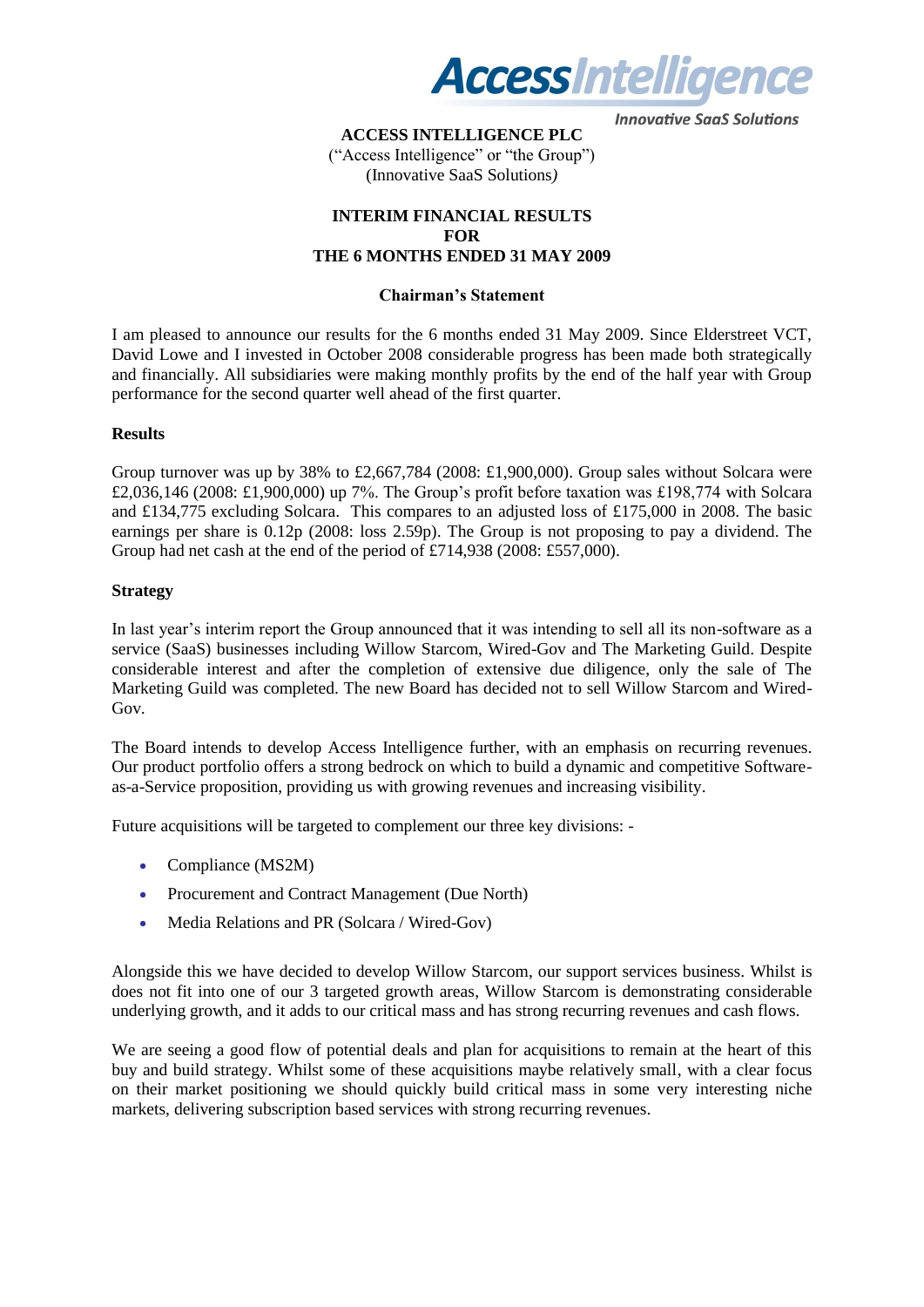

## **The half year in focus**

**Innovative SaaS Solutions** 

The last 6 months have seen a significant reduction in costs in most areas of the Group and increased clarity over the strategic direction of each subsidiary. We have invested in two separate consultants one concentrating on operational effectiveness and the other on marketing and the benefits of these investments have started to show.

Compliance: - MS2M has now won the long expected contract with RBS. At this time we are working through a significant consulting and development phase before the delivery of the SaaS service which should begin next year. The business is now making small monthly profits but will not see its recurring revenue streams grow until our next financial year.

Procurement and Contract Management: - Due North continues to build its recurring revenues with the public sector generating 11 new users who have signed-up during the period. The product has been upgraded significantly by integrating a "balanced scorecard" weighting system into the buying decision and automated population of certain data requirements in response to the Glover report. Overall this offers increased clarity and reduced documentation into the tender process and decision making. Recurring revenues have grown 30% in the last 6 months.

Media Relations and PR: - Solcara was loss making when purchased in November 2008. Added to this, sales of their products aimed at the legal market have been slower than expected during the first half due to the impact of the economy on the sector. However due to cost cutting and increased sales and marketing activity in the public sector the last 5 months we have returned the company to profit. Wired-Gov meanwhile is building its 'sponsorship revenue' in recent weeks due to a new 2 man sales team starting to have an impact.

Willow Starcom has taken the decision to come out of storage sales and is now predominantly generating support services revenue. The market is competitive but Willow"s reputation for outstanding service is resulting in some excellent new wins. They are concentrating their downsized team on larger deals, and this strategy is producing results.

These are early days but the signs of progress are evident across the Group. Updated versions of all core products continue to be released with over £250,000 being invested in R&D last year – all R&D expenditure is expensed as incurred.

The registered office of the Group has been moved to 32 Bedford Row, London WC1R 4HE.

#### **Directors and Senior Management**

With all Board and senior management changes completed by the end of 2008 the emphasis over the last 6 months has been on strengthening sales teams, adding vigour and direction to our marketing activities and controlling costs. Huge progress has been made and I would like to thank all of our staff for their contribution to these developments.

## **Current Trading**

With this early announcement of our interim results only a few weeks have passed since the conclusion of the first half. However all the signs are that the progress delivered in the first half will continue and that we can look forward to a good second half.

Michael Jackson Chairman 23 June 2009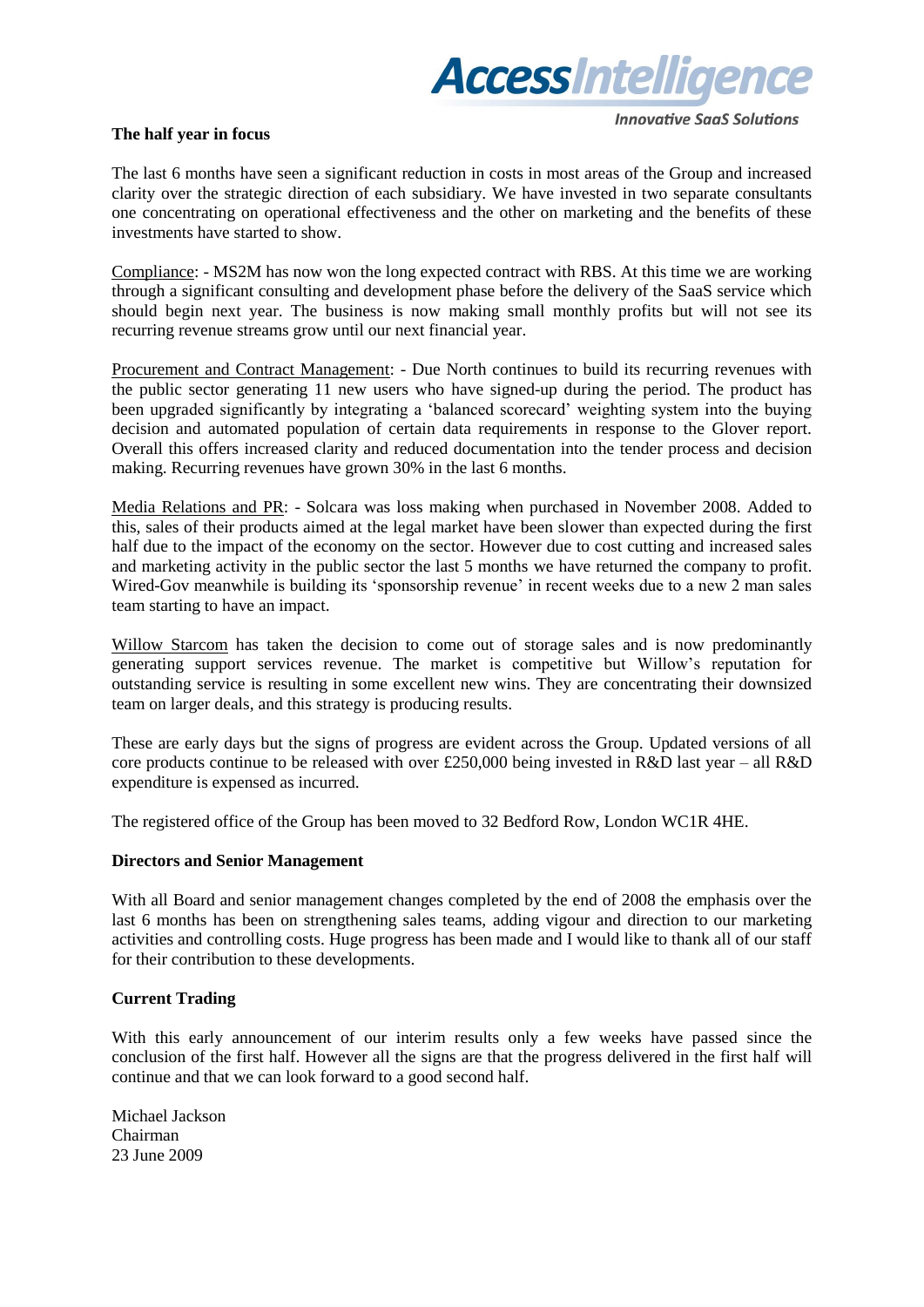

## **Access Intelligence Plc Consolidated Income Statement for the six months ended 31 May 2009**

| TOT THE SIX HIGHTIS CHUCU 31 IVIAY 2002                            | Note<br><b>Unaudited</b> |                                      | Restated<br>Unaudited                | Audited                                   |
|--------------------------------------------------------------------|--------------------------|--------------------------------------|--------------------------------------|-------------------------------------------|
|                                                                    |                          | Six months to<br>31 May 2009<br>£000 | Six months to<br>31 May 2008<br>£000 | Year ended<br>30 November<br>2008<br>£000 |
| <b>Revenue</b>                                                     | $\sqrt{2}$               | 2,668                                | 1,900                                | 3,967                                     |
| Cost of sales                                                      |                          | (1,373)                              | (992)                                | (2,146)                                   |
| <b>Gross Profit</b>                                                |                          | 1,295                                | 908                                  | 1,821                                     |
| Administrative expenses                                            |                          | (1,055)                              | (1,012)                              | (2,395)                                   |
| <b>EBITDA Profit/(loss)</b>                                        |                          | 240                                  | (104)                                | (574)                                     |
| <b>Impairment of Goodwill</b><br>Write-off capitalised development |                          |                                      | (993)                                | (2,950)                                   |
| costs                                                              |                          |                                      |                                      | (532)                                     |
| Non-recurring expenses                                             |                          |                                      | (76)                                 | (256)<br>(81)                             |
| Depreciation<br>Financial income                                   |                          | (41)<br>2                            | 6                                    | 17                                        |
| Financial expenses                                                 |                          | (2)                                  | (3)                                  | (7)                                       |
| Profit/(loss) before tax                                           |                          | 199                                  | (1,170)                              | (4, 383)                                  |
| Taxation                                                           | 3                        | (15)                                 | 30                                   | 258                                       |
| (Loss)/ profit from continuing<br>operations                       |                          | 184                                  | (1,140)                              | (4, 125)                                  |
| Loss attributable to discontinued<br>operations                    | 6                        | nil                                  | (1,705)                              | (1,751)                                   |
| Profit/(Loss) for the period                                       |                          | 184                                  | (2, 845)                             | (5,876)                                   |
| Earnings per share                                                 |                          |                                      |                                      |                                           |
| Basic profit/(loss) per share                                      | $\sqrt{5}$               | 0.12p                                | (2.59p)                              | (0.08p)                                   |
| Diluted profit/(loss) per share                                    | 5                        | 0.10p                                | (2.49p)                              | (0.08p)                                   |

There were no recognised gains and losses in the period, or in the prior periods shown, other than the results shown above.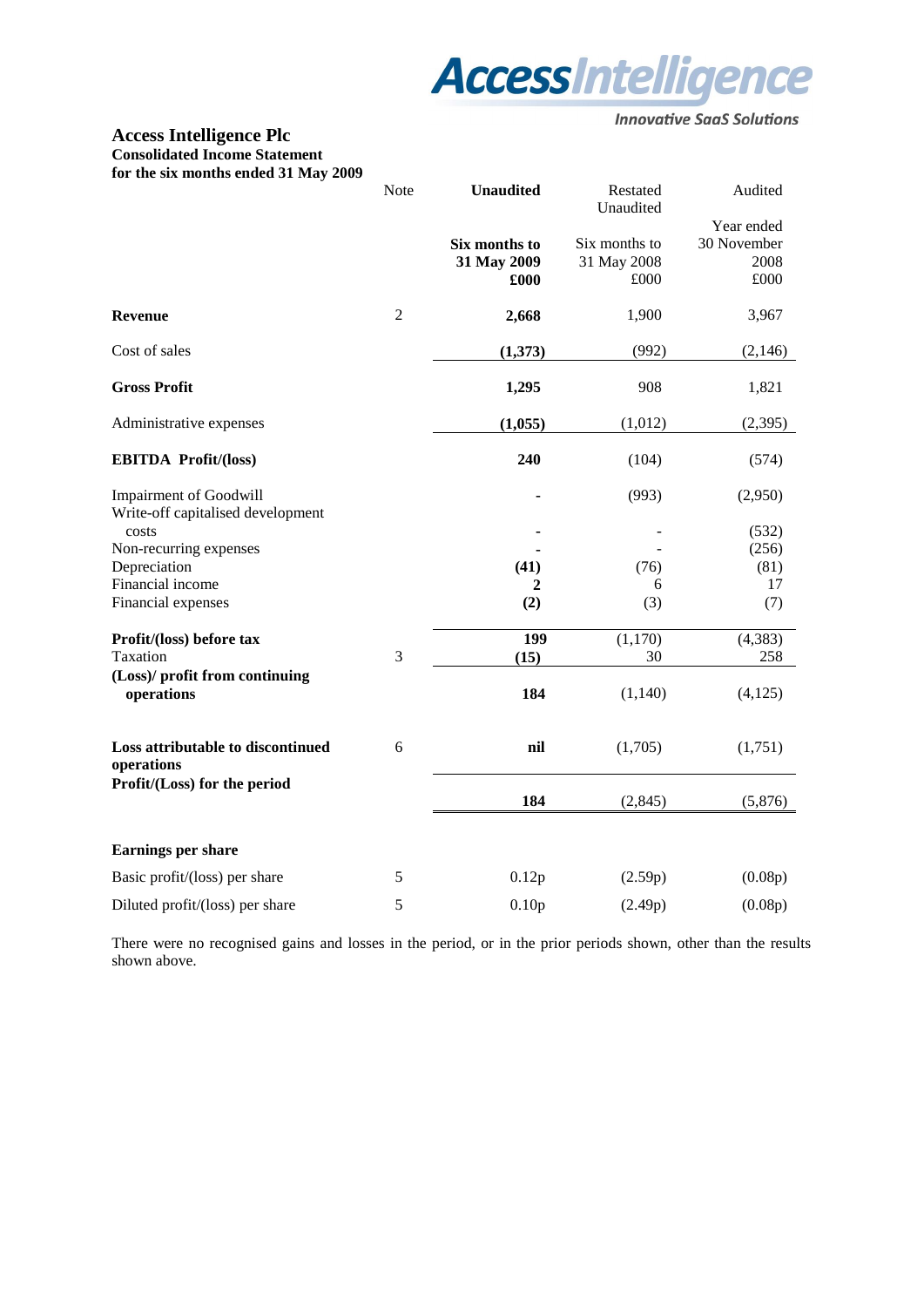

## **Access Intelligence Plc Consolidated Balance Sheet at 31 May 2009**

|                                                     | <b>Note</b> | <b>Unaudited</b>                  | Restated<br>Unaudited      | Audited                   |
|-----------------------------------------------------|-------------|-----------------------------------|----------------------------|---------------------------|
|                                                     |             | <b>6 Months to</b><br>31 May 2009 | 6 months to<br>31 May 2008 | Year ended 30<br>November |
|                                                     |             | £000                              | £000                       | 2008<br>£000              |
| <b>Non-current assets</b>                           |             |                                   |                            |                           |
| Property, plant and equipment                       |             | 175                               | 207                        | 192                       |
| Intangible assets                                   | 4           | 2,988                             | 4,292                      | 2,988                     |
| Deferred tax asset                                  |             | 162                               |                            | 197                       |
| Trade receivables                                   |             |                                   | 54                         |                           |
| <b>Total non-current assets</b>                     |             | 3,325                             | 4,553                      | 3,377                     |
| <b>Current assets</b>                               |             |                                   |                            |                           |
| Inventories                                         |             | 240                               | 357                        | 268                       |
| Trade and other receivables                         |             | 1,767                             | 1,345                      | 1,455                     |
| Cash and cash equivalents                           |             | 715                               | 557                        | 763                       |
|                                                     |             | 2,722                             | 2,259                      | 2,486                     |
| Assets classified as held for resale                | 6           |                                   | 44                         |                           |
| <b>Total current assets</b>                         |             | 2,722                             | 2,303                      | 2,486                     |
| <b>Total assets</b>                                 |             | 6,047                             | 6,856                      | 5,863                     |
| <b>Current liabilities</b>                          |             |                                   |                            |                           |
| Other interest-bearing loans and borrowings         |             | 25                                | 13                         | 2                         |
| Trade and other payables                            |             | 731                               | 428                        | 614                       |
| Accruals and deferred income                        |             | 1,314                             | 1,010                      | 1,577                     |
| Other liabilities                                   |             | 333                               | 181                        | 258                       |
|                                                     |             | 2,403                             | 1,632                      | 2,451                     |
| Liabilities classified as held for resale           | 6           |                                   | 30                         |                           |
| <b>Total current liabilities</b>                    |             | 2,403                             | 1,662                      | 2,451                     |
| <b>Non-current liabilities</b>                      |             |                                   |                            |                           |
| Other interest-bearing loans and<br>borrowings      |             |                                   |                            | 52                        |
| <b>Total non-current liabilities</b>                |             |                                   |                            | 52                        |
| <b>Total liabilities</b>                            |             | 2,403                             | 1,662                      | 2,503                     |
| <b>Net assets</b>                                   |             | 3,644                             | 5,194                      | 3,360                     |
| <b>Equity</b>                                       |             |                                   |                            |                           |
| Share capital                                       |             | 797                               | 549                        | 779                       |
| Share premium                                       |             | 8,955                             | 7,906                      | 8,873                     |
| Capital redemption reserve                          |             | 191                               | 178                        | 191                       |
| Retained earnings                                   |             | (6,299)                           | (3, 439)                   | (6, 483)                  |
| Total equity attributable to equity<br>shareholders |             | 3,644                             | 5,194                      | 3,360                     |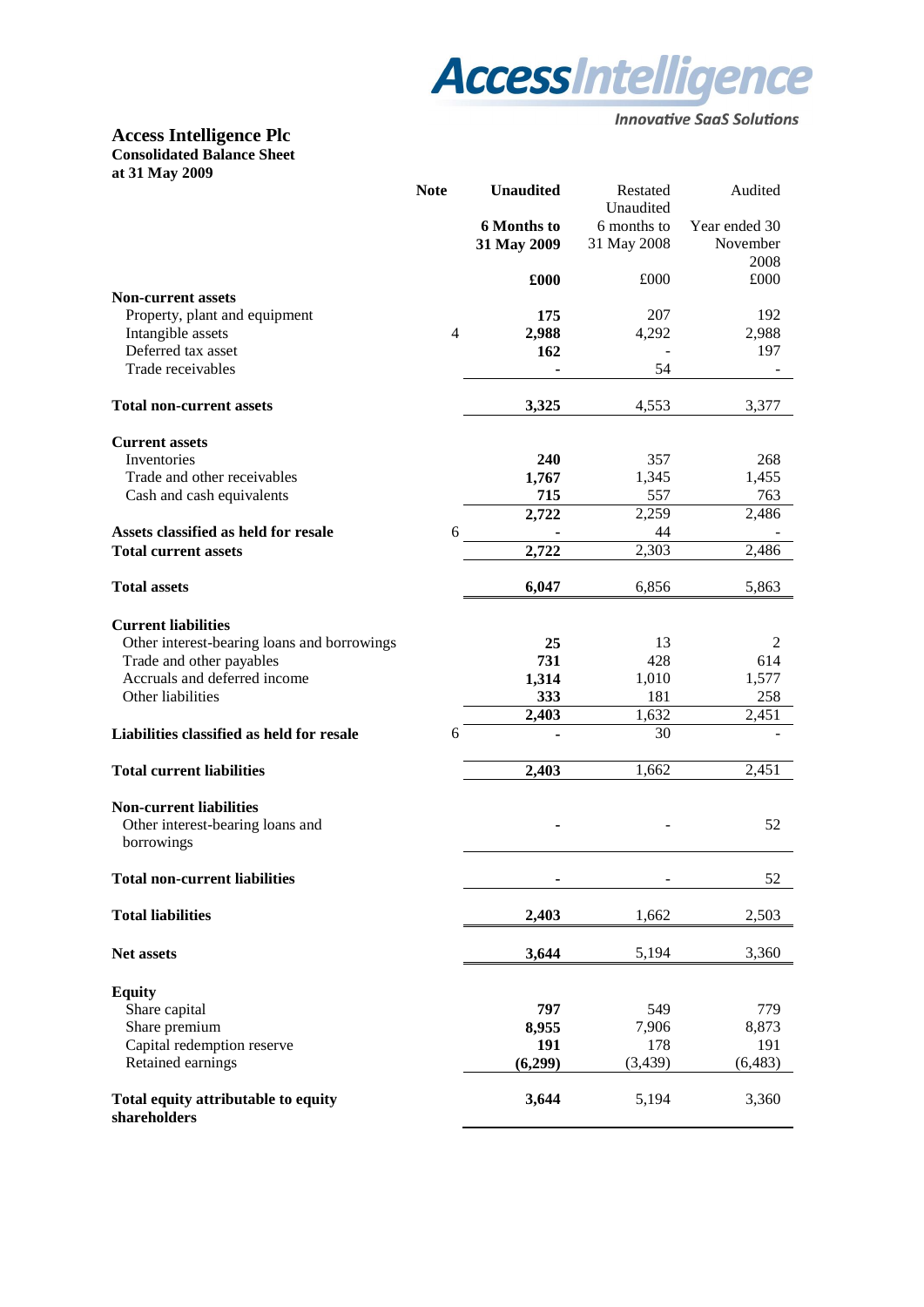

## **Access Intelligence Plc Consolidated Cash Flow Statement for the six months ended 31 May 2009**

|                                                                                 | <b>Unaudited</b> | Restated<br>Unaudited | Audited     |
|---------------------------------------------------------------------------------|------------------|-----------------------|-------------|
|                                                                                 | 6 months         | 6 months              | Year ended  |
|                                                                                 | ended 31         | ended 31              | 30 November |
|                                                                                 | <b>May 2009</b>  | May 2008              | 2008        |
|                                                                                 | £000             | £000                  | £000        |
| Cash flows from continuing operating activities                                 |                  |                       |             |
| (Loss)/profit for the year attributable to equity shareholders<br>of the parent | 184              | (2845)                | (5876)      |
| Adjustments for:                                                                |                  |                       |             |
| Depreciation                                                                    | 41               | 76                    | 81          |
| Loss attributable to Disposal of Subsidiary                                     |                  | 1705                  | 1751        |
| Impairment of intangible assets                                                 |                  | 993                   | 3482        |
| Financial income                                                                | (2)              | (6)                   | (17)        |
| Financial expense                                                               | 2                | 2                     | 7           |
| Taxation                                                                        | 15               | (22)                  | (258)       |
|                                                                                 |                  |                       |             |
| Operating (loss)/profit before changes in working capital<br>and provisions     | 240              | (97)                  | (830)       |
| (Increase)/Decrease in trade and other receivables                              | (278)            | (263)                 | 145         |
| (Increase)/Decrease in Inventories                                              | 24               | (6)                   | 83          |
| Increase in trade and other payables                                            | 117              | 76                    | 168         |
| (Decrease)/ increase in provisions                                              | (188)            | 27                    | 27          |
| Cash generated from /(utilised by) the continuing<br>operations                 | (85)             | (263)                 | (407)       |
| Tax received                                                                    | $\bf{0}$         | 30                    | 51          |
|                                                                                 |                  |                       |             |
| Net cash inflow/ (outflow) from continuing operating<br>activities              | (85)             | (233)                 | (356)       |
| Cash flows from investing in continuing activities                              |                  |                       |             |
| Interest received                                                               | 2                | 7                     | 17          |
| Expenditure on business acquisition                                             |                  |                       | (830)       |
| Cash acquired with acquisition                                                  |                  |                       | 15          |
| Acquisition of property, plant and equipment                                    | (34)             | (61)                  | (67)        |
|                                                                                 |                  |                       |             |
| Net cash outflow from investing in continuing activities                        | (32)             | (54)                  | (865)       |
| <b>Cash flows from financing continuing activities</b>                          |                  |                       |             |
| Interest paid                                                                   | (2)              | (2)                   | (7)         |
| Issue of equity share capital                                                   | <b>100</b>       |                       | 1265        |
| Cost of share issue                                                             |                  |                       | (68)        |
| Repayment of borrowings                                                         | (29)             | (26)                  | (45)        |
|                                                                                 |                  |                       |             |
| Net cash inflow from financing continuing activities                            | 69               | (28)                  | 1145        |
| Net decrease in cash and cash equivalents                                       | (48)             | (315)                 | (76)        |
| Cash (utilised by)/from discontinued operations<br>6                            |                  |                       | (33)        |
| Opening cash and cash equivalents                                               | 763              | 872                   | 872         |
|                                                                                 |                  |                       |             |
| Closing cash and cash equivalents                                               | 715              | 557                   | 763         |
|                                                                                 |                  |                       |             |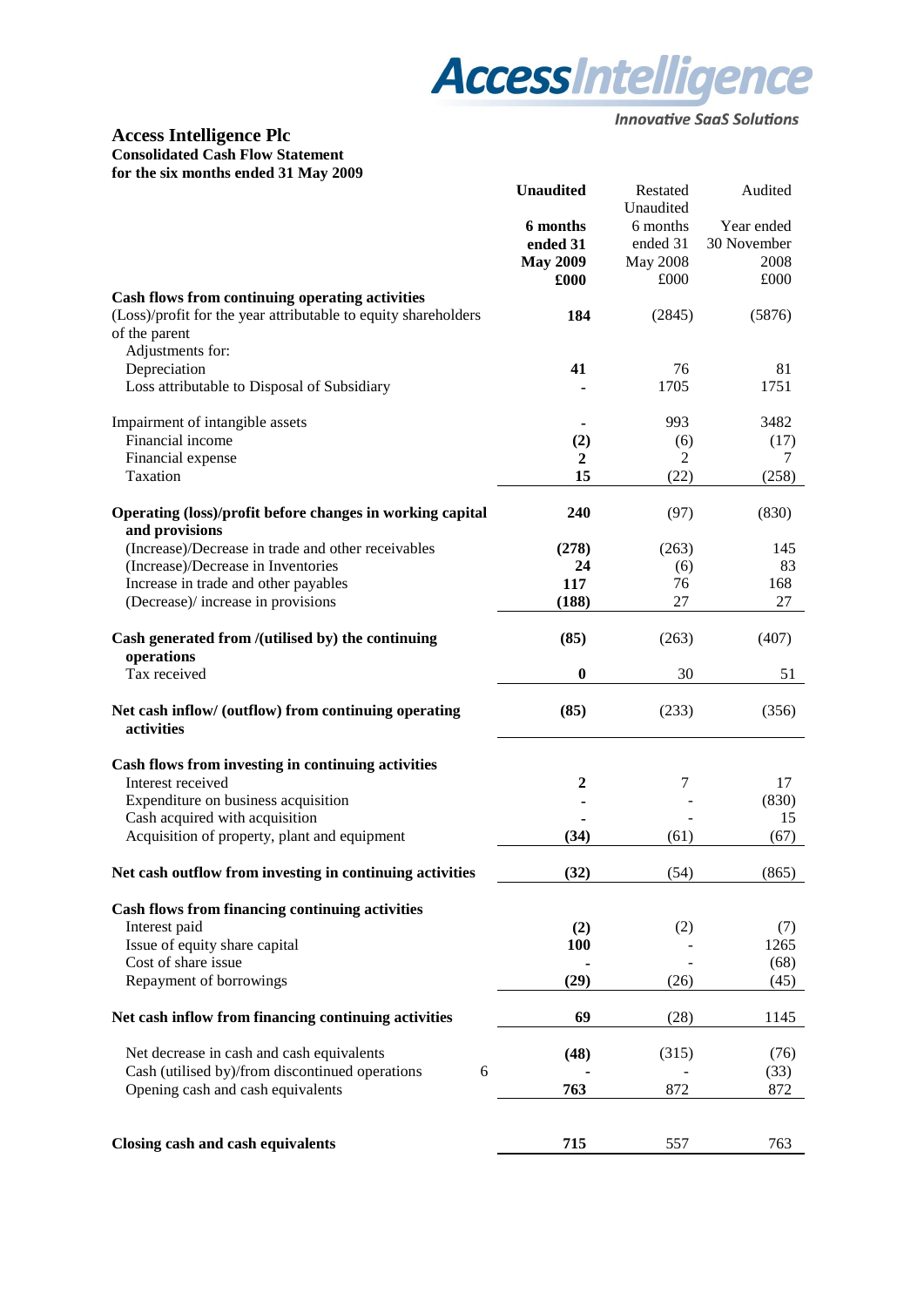

## **Access Intelligence Plc Statement of Changes in Shareholders' Equity**

| Unaudited 31 May 2009                                                                                 | <b>Share</b><br>capital<br>£000 | <b>Share</b><br>premium<br>£000 | Capital<br>redemption<br>£2000                    | <b>Retained</b><br>earnings<br>£000 | <b>Total</b><br>£000 |
|-------------------------------------------------------------------------------------------------------|---------------------------------|---------------------------------|---------------------------------------------------|-------------------------------------|----------------------|
| Net income recognised directly in<br>equity                                                           |                                 |                                 |                                                   |                                     |                      |
| Profit for the period                                                                                 |                                 |                                 | $\overline{\phantom{0}}$                          | 184                                 | 184                  |
| Total recognised income and expense<br>Issue of new equity shares<br>Opening shareholders' funds at 1 | ٠<br>18<br>779                  | $\blacksquare$<br>82<br>8873    | $\blacksquare$<br>$\overline{\phantom{a}}$<br>191 | 184<br>(6483)                       | 184<br>100<br>3,360  |
| December 2008                                                                                         |                                 |                                 |                                                   |                                     |                      |
| Closing shareholders' funds at 31 May<br>2009                                                         | 797                             | 8,955                           | 191                                               | (6299)                              | 3644                 |

| Unaudited 31 May 2008                         | <b>Share</b><br>capital<br>£000 | <b>Share</b><br>premium<br>£000 | Capital<br>redemption<br>£2000 | <b>Retained</b><br>earnings<br>£000 | <b>Total</b><br>£000 |
|-----------------------------------------------|---------------------------------|---------------------------------|--------------------------------|-------------------------------------|----------------------|
| Net income recognised directly in<br>equity   |                                 |                                 |                                |                                     |                      |
| Loss for the period                           |                                 |                                 |                                | (2,845)                             | (2,845)              |
| Total recognised income and expense           |                                 |                                 |                                | (2, 845)                            | (2, 845)             |
| Redemption value of preference shares         |                                 | ۰                               | 18                             | (18)                                |                      |
| Opening shareholders' funds at 1              | 549                             | 7.906                           | 160                            | (576)                               | 8,039                |
| December 2007                                 |                                 |                                 |                                |                                     |                      |
| Closing shareholders' funds at 31 May<br>2008 | 549                             | 7.906                           | 178                            | (3,439)                             | 5,194                |

| <b>Audited 30 November 2008</b>                   | <b>Share</b><br>capital<br>£000 | <b>Share</b><br>premium<br>£000 | Capital<br>redemption<br>£'000 | <b>Retained</b><br>earnings<br>£000 | <b>Total</b><br>£000 |
|---------------------------------------------------|---------------------------------|---------------------------------|--------------------------------|-------------------------------------|----------------------|
| Net income recognised directly in<br>equity       |                                 |                                 |                                |                                     |                      |
| Loss for the year                                 |                                 |                                 |                                | (5,876)                             | (5,876)              |
| Total recognised income and expense               |                                 |                                 |                                | (5, 876)                            | (5,876)              |
| Redemption value of preference shares             |                                 |                                 | 31                             | (31)                                |                      |
| Issue of new equity shares (net of costs)         | 230                             | 967                             |                                |                                     | 1,197                |
| Opening shareholders' funds at 1<br>December 2007 | 549                             | 7.906                           | 160                            | (576)                               | 8,039                |
| Closing shareholders' funds 30<br>November 2008   | 779                             | 8873                            | 191                            | (6483)                              | 3360                 |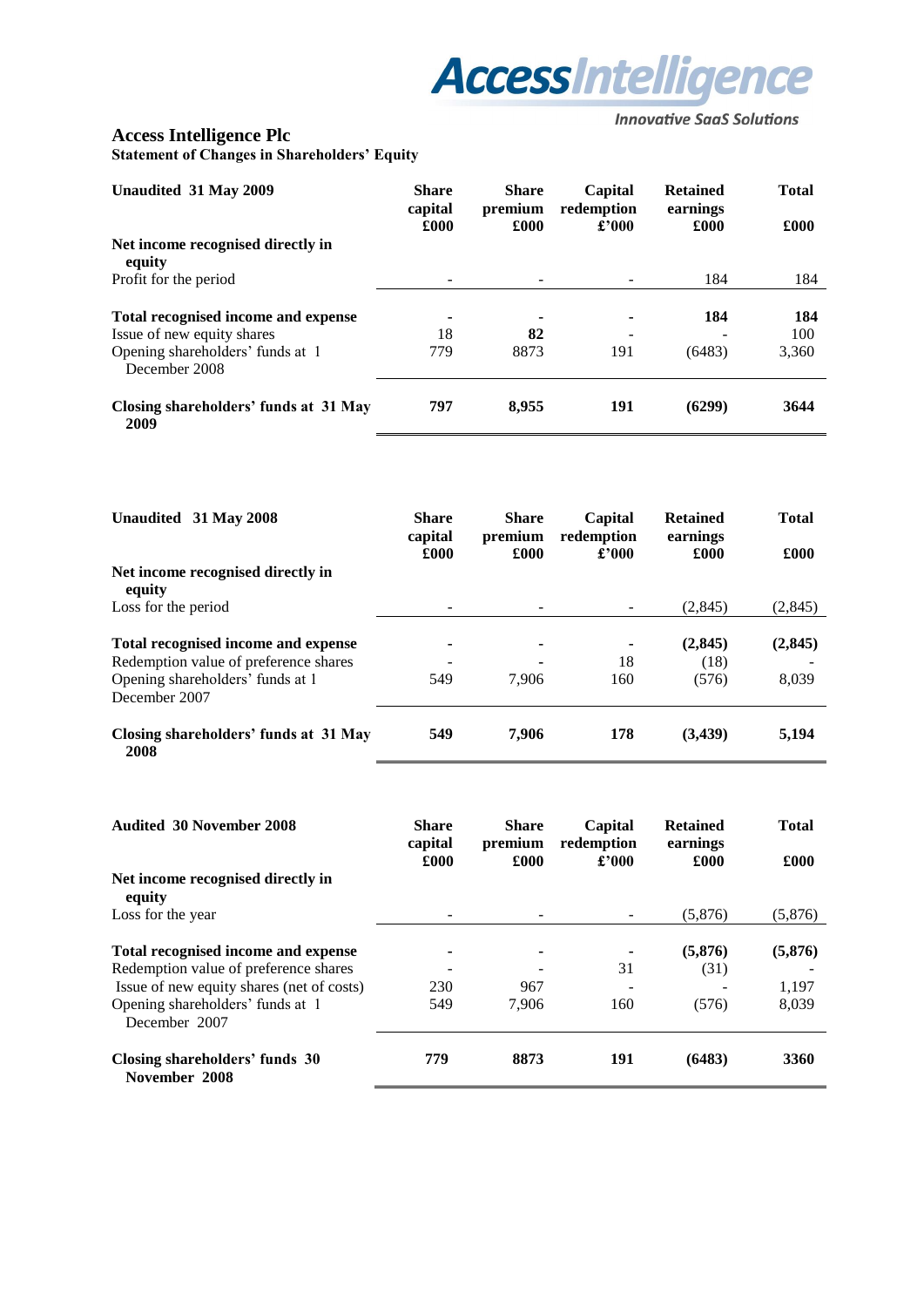

## **Notes**

#### **Innovative SaaS Solutions**

#### **1. Basis of preparation**

The consolidated interim financial statements of the Group for the period ended 31 May 2009 are unaudited and do not comprise statutory accounts within the meaning of Section 240 of the Companies Act 1985.

From 1 December 2007, Access Intelligence was required to prepare its consolidated financial statements in accordance with adopted International Financial Reporting Standards (IFRS) as adopted by the European Union ("adopted IFRS"). This consolidated interim financial information has been prepared on the basis of the recognition and measurement requirements of endorsed IFRS and in accordance with IFRS 1.

The comparative figures for 30th November 2008 have been abridged from the statutory accounts for the period ended on that date. The auditors" opinion on those accounts was unqualified and did not contain any statements under Section 237 (2) or (3) of the Companies Act 1985. The statutory accounts for the period ended 30th November 2008 have been filed with the Registrar of Companies.

#### **2. Turnover**

The Group operates from one geographical segment with its entire turnover being within the United Kingdom. As our strategy evolves our business segmentation also changes shape. The segment information for the 6 months ended May 2009 is as follows: -

| $(\text{\pounds}000\text{'s})$ | Compliance | Procurement | Media     | Willow         |
|--------------------------------|------------|-------------|-----------|----------------|
|                                |            |             | Relations | <b>Starcom</b> |
| Turnover<br>2009(H1)           | 141        | 631         | 758       | 1138           |
| l`urnover<br>2008(H1)          | 159        | 514         | 102       | 1125           |

#### **3. Taxation**

The tax charge is based on a 20% tax rate for the year ended 30 November 2009.

#### **4. Goodwill impairment**

The Group has not undertaken a full impairment review on goodwill since  $30<sup>th</sup>$  November 2008 however the Board is of the opinion that goodwill is fairly valued.

#### **5. Earnings per share**

The calculation of the basic earnings per share is based on the profit after taxation divided by the weighted average number of shares in issue, being 157,831,302 *(period ended 31 May 2008:109,800,999; year ended 30 November 2008:114,968,122).* 

The diluted earnings per share takes the weighted average number of ordinary shares in issue during the period and adjusts this for dilutive share options existing at the period end. The diluted weighted average number of shares in the period ended 31 May 2009 was 190,331,645 *(period ended 31 May 2008:114,150,999; year ended 30 November 2008:145,028,987).*

| 6 months to                                     | $30^{th}$ May 2009 | $30th$ May 2008 |
|-------------------------------------------------|--------------------|-----------------|
| Basic<br>share<br>earnings<br>per<br>(weighted) | 0.12p              | (2.59p)         |
| Diluted earnings per share<br>(weighted)        | 0.10 <sub>p</sub>  | (2.48p)         |